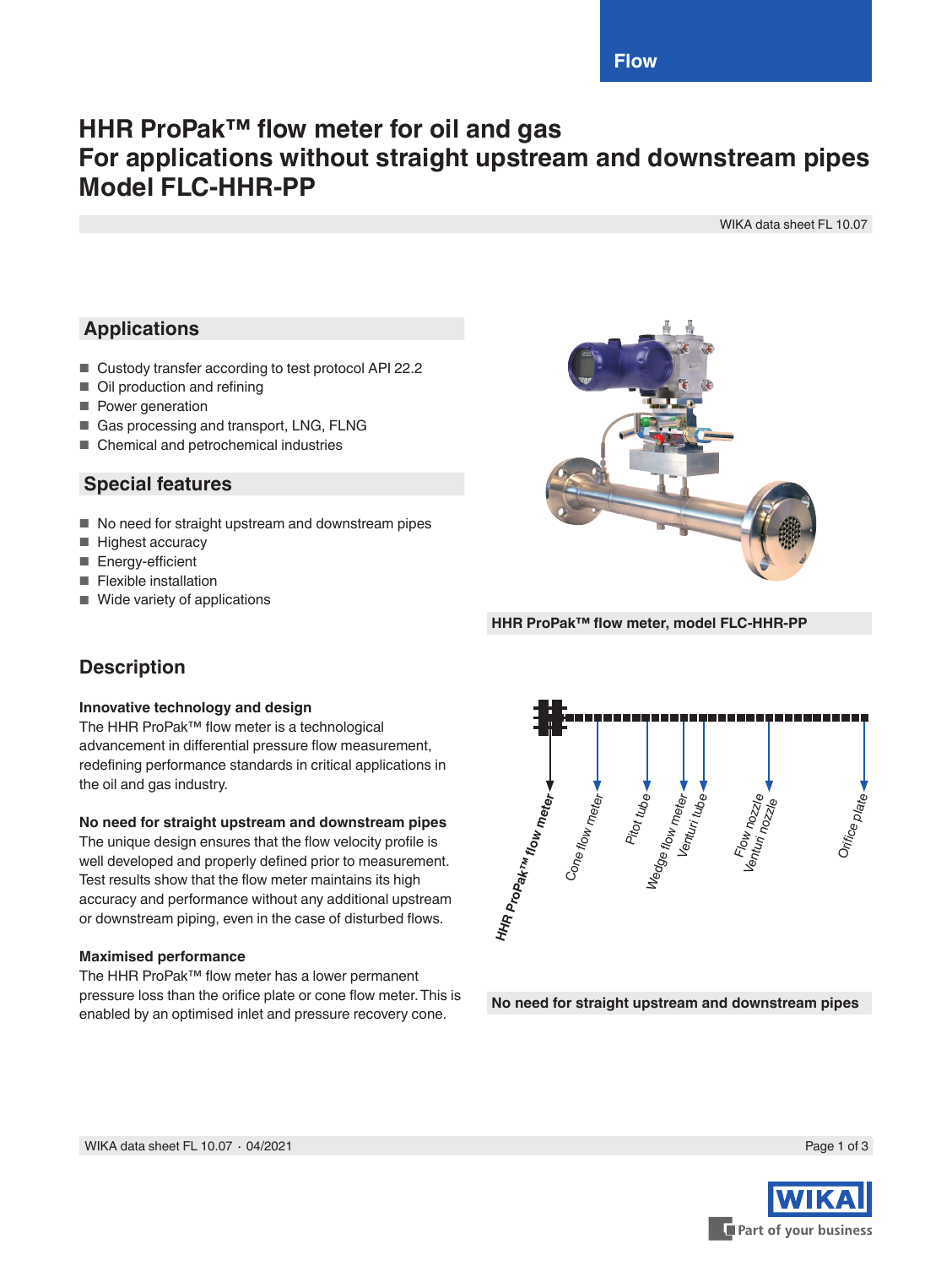#### **Tested in accordance with API 22.2**

The HHR ProPak™ flow meter has been laboratory tested in accordance with the guidelines of the "Manual of Petroleum Measurement Standards Chapter 22 – Testing Protocol, Section 2" by the American Petroleum Institute (API). API 22.2 states the objectives for the testing protocol such as performance characteristics, Reynolds number ranges, measurement uncertainties and the installation and operating conditions for which these measurement uncertainties apply.

#### **Constant flow coefficient and accuracy**

Installation effect tests (IET) have been carried out to evaluate the measurement performance under worst case conditions. These tests include various configurations of the piping layout (upstream, downstream and both upstream and downstream) to create swirl and asymmetric velocity profiles.

Test results show the flow coefficient of the HHR ProPak™ flow meter to remain constant, independent of the Reynolds number and within ±0,75 % (uncalibrated) of the predicted value, even when installed directly after two elbows out of plane.

Should an accuracy of ±0.25 % or higher be required, a calibration via a certified laboratory can be carried out.

#### **Highest energy efficiency reduces operating costs**

Each piece of equipment or pipe integrated into an existing piping system will result in an increase in the pressure loss. With higher pressure losses, pumps and compressors must work harder in order to keep the flow rate stable. Pressure loss is synonymous with higher energy costs that must be spent for normal operation.

The lowest possible pressure loss, thus, assists in reducing the operating costs to a minimum. The HHR ProPak™ flow meter displays the lowest permanent pressure loss of all orifice-based flow measuring systems. The smoothest possible inlet contour and surface together with the unique design of the diffuser section ensures pressure recovery optimisation.



| <b>Specifications</b>                          |                                                             |  |  |  |
|------------------------------------------------|-------------------------------------------------------------|--|--|--|
| <b>Uncalibrated accuracy</b>                   | ±0.75%                                                      |  |  |  |
| Flow coefficient (KV value)                    | 0.985                                                       |  |  |  |
| Repeatability                                  | ±0.1%                                                       |  |  |  |
| <b>Adjustment ratio</b>                        | Limited only by the lower limit of the Reynolds number      |  |  |  |
| Requirements for upstream and downstream pipes | None                                                        |  |  |  |
| <b>Nominal size</b>                            | 2", 3", 4", 6" or 8"                                        |  |  |  |
| Beta ratio                                     | 0.75 and 0.40                                               |  |  |  |
| Pipe schedule                                  | 40/Std (others on request)                                  |  |  |  |
| Nominal pressure rating                        | #600 (others on request)                                    |  |  |  |
| <b>Flange connection</b>                       | Welding neck flange with raised face (RFWN)                 |  |  |  |
| <b>Thermowell</b>                              | In the downstream pipe (see dimensions)                     |  |  |  |
| <b>Permanent pressure loss</b>                 | 15 % of the differential pressure with a beta ratio of 0.75 |  |  |  |